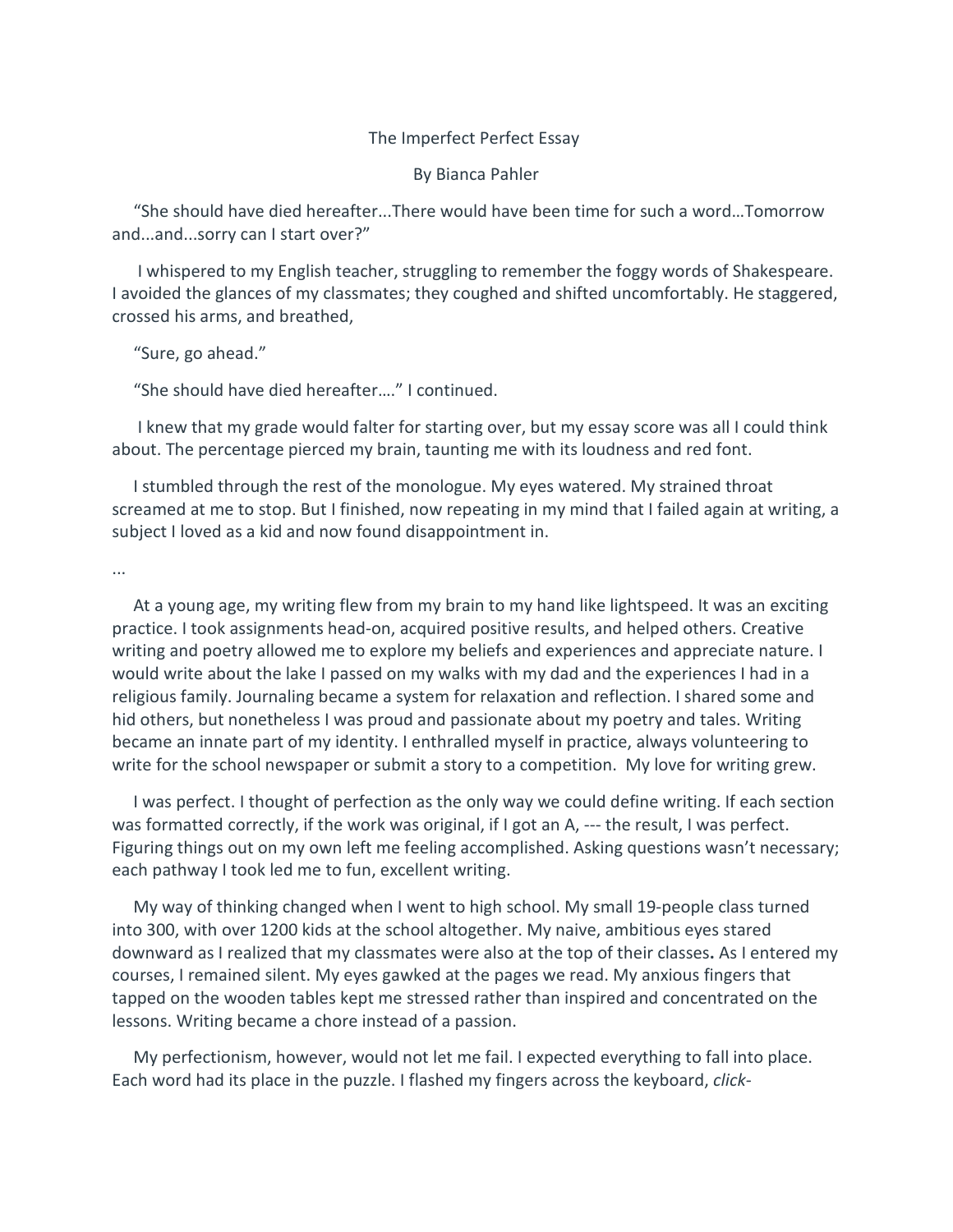*click,* anticipating an A-worthy essay. I held myself to such a high standard that anything below my expectations would be devastating.

One of the topics we wrote about in class in my sophomore year was Toni Morrison's *Song of Solomon*. Reading a denser book with big themes and prominent motifs, I believed I understood the story...mostly. I wrote my essay with a thesis we formulated in class and evidence I collected at home. I whipped through it, hoping my innate writing skills would help me along the way. Twilight peered through my window the night before as I turned it in the following morning, anticipating good results.

What I was hoping for turned out to be a faltering knick to my head. I stepped into the icebox classroom with fantasy posters and a cleaned whiteboard, and I hurried to my seat. There was faint chatter among the students as most of them recited lines or participated in conversation. I drew out my phone to review my Shakespeare monologue for the class. Each word flowed through my head, stringing together like a braid. Papers rustled. I was ready. My teacher, Mr. Brett, brown haired and a khaki wearer, silenced the class and grabbed our attention at the front of the room.

"Good morning everyone, hope you guys didn't stay up too late last night. Before we start our monologues, I have everyone's essays from two weeks ago. We all did pretty well. If you have any questions, meet me after class."

He walked to me and handed me my essay. The thick, dry papers collapsed in my hand as I dropped them on my desk.

 $''D-''$ 

The red lines ran across my paper like the blood on Lady Macbeth's hands. The words "I don't understand" and "This isn't clear" scattered on the pages, fighting for more attention. A tightness strained at my throat. The icy room turned colder. Groans and cheers circled around me, yet I could only think about what fell in front of me. I tried to keep my emotions tamed. My blurry vision showed otherwise. I kept pushing myself farther and farther down into my chair. I wanted to hide in a cocoon till the class was over. Oh god, what happened?

"Okay, class, let's quiet down. Let's start our presentations. We don't have all of the time in the world."

One by one, kids performed their pieces, but I was left empty in my vast desert. I was unable to focus on the bubbling demonstrations, only the continuing questions and lamentable situation. *I mean, I should've done this before, right? I reread the essay. I needed to start earlier. That was it. I can't believe I let myself down. I am such a---*

"Bianca, after Chris, you will be up to present your monologue."

Oh.

"Tomorrow...and tomorrow and tomorrow…sorry can I start over?"